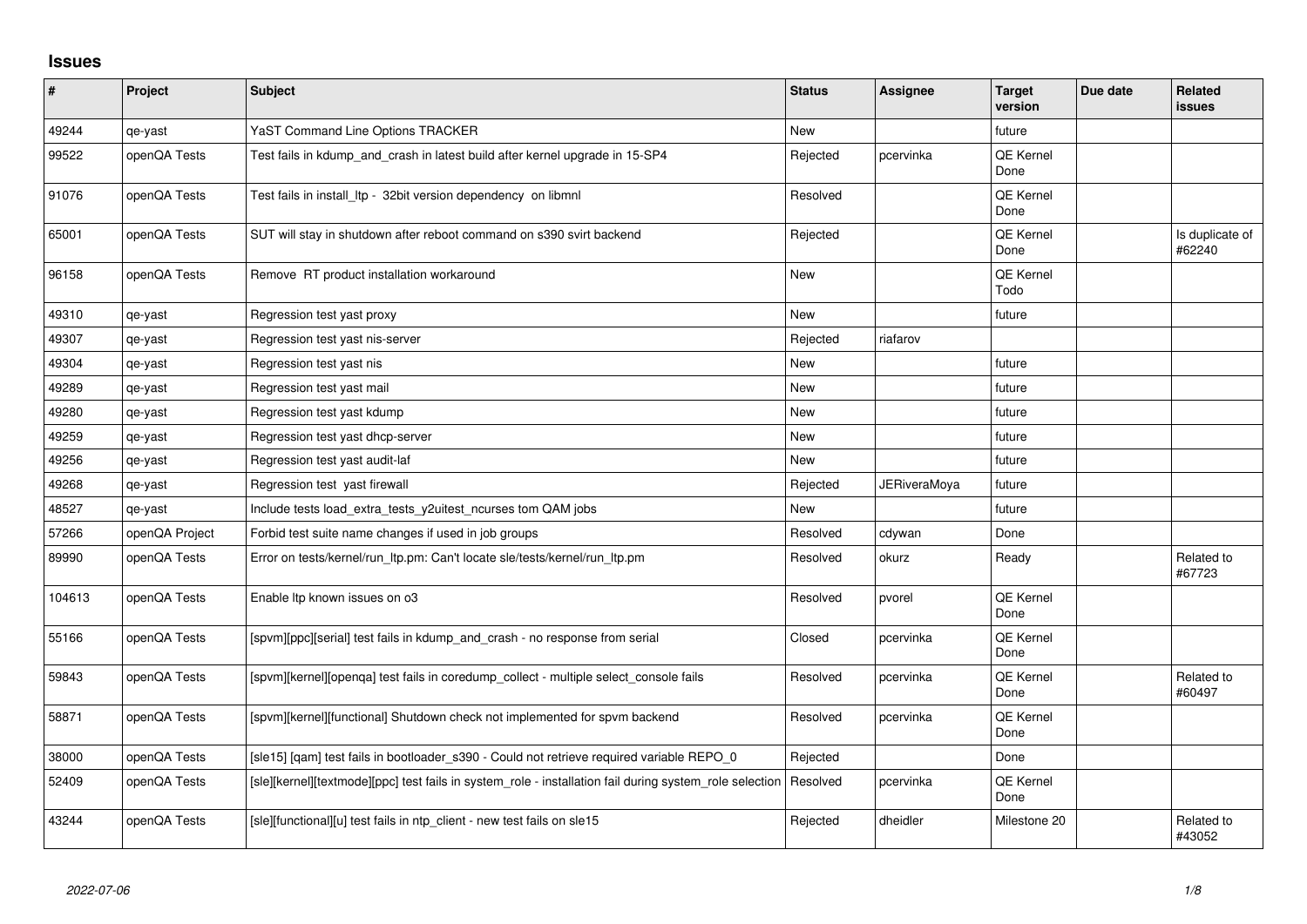| $\sharp$ | Project        | <b>Subject</b>                                                                                            | <b>Status</b> | Assignee     | <b>Target</b><br>version | Due date   | Related<br>issues                                   |
|----------|----------------|-----------------------------------------------------------------------------------------------------------|---------------|--------------|--------------------------|------------|-----------------------------------------------------|
| 37979    | openQA Tests   | [SLE] test fails in updates_packagekit_gpk - gpk-update-viewer doesn't start                              | Resolved      | riafarov     |                          |            | Related to<br>#31954                                |
| 32896    | openQA Tests   | [sle] test fails in pdsh slave                                                                            | Rejected      | pcervinka    |                          |            |                                                     |
| 34255    | openQA Tests   | [sle] test fails in kdump_and_crash - fail related to ruby2.1-rubygem-nokogiri                            | Resolved      | mgriessmeier |                          |            | Related to<br>#34777                                |
| 51365    | openQA Tests   | [research] Named pipe /dev/sshserial missing lines on first use                                           | Resolved      | pcervinka    | QE Kernel<br>Done        |            |                                                     |
| 98541    | openQA Tests   | [qe-core][kernel] Steps in case of s390 failures                                                          | <b>New</b>    |              |                          |            | Related to<br>#97532,<br>Related to<br>#105049      |
| 89966    | openQA Tests   | [qe-core] Test kernel_multipath tries to install fixed version of mdadm                                   | Resolved      | geor         | QE-Core:<br>Ready        |            |                                                     |
| 32698    | openQA Tests   | [qe-core] Clean /etc/machine-id after image creation                                                      | New           |              |                          |            |                                                     |
| 49418    | openQA Tests   | [qe-asg][qem] test fails in cluster_md                                                                    | Resolved      | jadamek      |                          |            |                                                     |
| 48155    | openQA Project | [qam][tools][kernel] Duplicate bootindex with multiple paths                                              | Resolved      | pcervinka    |                          |            |                                                     |
| 19486    | openQA Tests   | [qam][sle][functional][s390] test fails in install_update -> consoletest_setup types password to<br>early | Resolved      | okurz        |                          |            | Has duplicate<br>#19530, Has<br>duplicate<br>#19584 |
| 48467    | openQA Tests   | [qam][sle] test fails in zypper_lifecycle_toolchain - increase timeout for installation                   | Resolved      | martinsmac   |                          | 2019-03-16 | Is duplicate of<br>#47228                           |
| 34258    | openQA Tests   | [qam][sle] test fails in updates_packagekit_gpk                                                           | Resolved      |              |                          |            |                                                     |
| 49646    | openQA Tests   | [qam][s390] test fails in installation - system will not boot and login screen is not reached             | Rejected      |              |                          |            |                                                     |
| 40547    | openQA Tests   | [qam][opensuse] test fails in updates_packagekit_kde - job timeout                                        | Resolved      | pcervinka    | Done                     |            |                                                     |
| 49313    | qe-yast        | [qam][newt][yast2-rdp] Regression test yast rdp                                                           | Resolved      | jgwang       |                          |            |                                                     |
| 49298    | qe-yast        | [qam][newt][yast2-nfs-server] Regression test yast nfs-server                                             | Resolved      | simonlm      |                          |            |                                                     |
| 49295    | qe-yast        | [qam][newt][yast2-nfs-client] Regression test yast nfs                                                    | Resolved      | jgwang       |                          |            |                                                     |
| 49250    | qe-yast        | [qam][newt][yast2-network] Regression test for yast lan command line option                               | Resolved      | vpelcak      |                          |            |                                                     |
| 49286    | qe-yast        | [qam][newt][yast2-lang] Regression test yast language                                                     | Resolved      | mgrifalconi  |                          |            |                                                     |
| 49277    | qe-yast        | [qam][newt][yast2-http-server] Regression test yast http-server                                           | Resolved      | shukui       |                          |            |                                                     |
| 49271    | qe-yast        | [qam][newt][yast2-ftp-server] Regression test yast ftp-server                                             | Resolved      | shukui       |                          |            |                                                     |
| 49262    | qe-yast        | [gam][newt][yast2-dns-server] Regression test yast dns-server                                             | Resolved      | tonyyuan     |                          |            |                                                     |
| 49265    | qe-yast        | [qam][maint][yast2-storage][yast2-storage-ng] Regression test yast disk                                   | Resolved      | mgrifalconi  |                          |            |                                                     |
| 49121    | openQA Tests   | [qam][kernel][multipath][aarch64] Qemu fails setup multipath on qemu_aarch64                              | Resolved      | pcervinka    |                          |            |                                                     |
| 49217    | openQA Tests   | [qam][kernel][aarch64][sle] kdump is not scheduled for aarch64                                            | Resolved      | pcervinka    |                          |            |                                                     |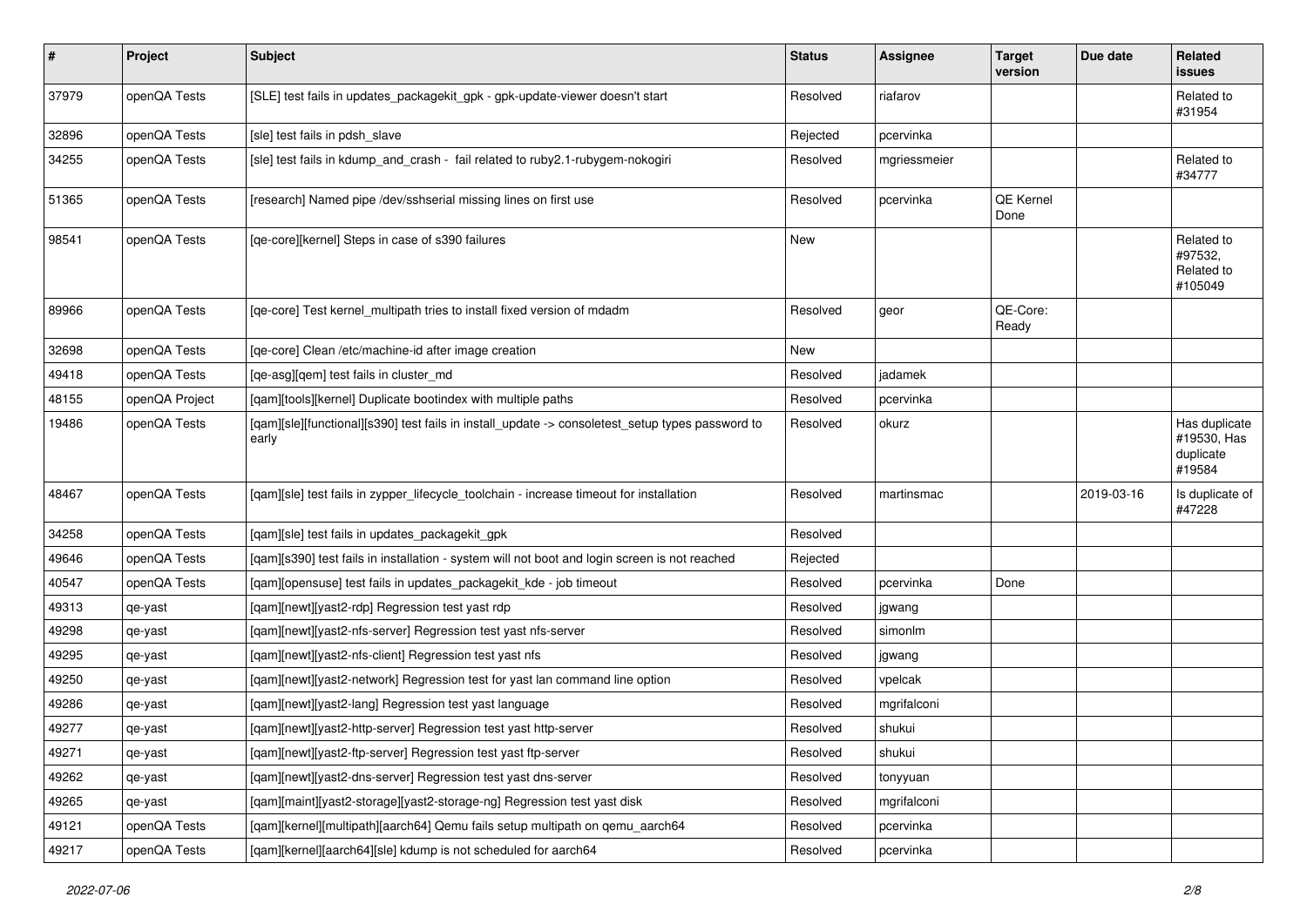| $\vert$ # | Project      | Subject                                                                                                  | <b>Status</b> | Assignee  | <b>Target</b><br>version | Due date | Related<br><b>issues</b> |
|-----------|--------------|----------------------------------------------------------------------------------------------------------|---------------|-----------|--------------------------|----------|--------------------------|
| 48308     | openQA Tests | [qam][kernel] test fails in kernel_multipath - missing python2 module                                    | Rejected      | pcervinka |                          |          |                          |
| 33643     | openQA Tests | [gam][ha] test fails in ha cluster init - scp failure                                                    | Resolved      | pcervinka |                          |          |                          |
| 48524     | openQA Tests | [qam][ha] Test fails during iscsi client setup - host: command not found                                 | Resolved      | pcervinka |                          |          | Has duplicate<br>#48302  |
| 46487     | openQA Tests | [qam][functional][y] test fails in select_patterns_and_packages                                          | Resolved      | riafarov  | Milestone 24             |          |                          |
| 40418     | openQA Tests | [qam][functional][sle] test fails in select_patterns_and_packages                                        | Resolved      | riafarov  |                          |          | Related to<br>#38870     |
| 27994     | openQA Tests | [qam][expedite][sprint 201711.2] test fails in test setup in bmwqemu.pm                                  | Resolved      | szarate   |                          |          |                          |
| 50045     | openQA Tests | [qam][blue][sle] - Fix type_password to accept parameters and pass them to the inner call<br>type_string | Resolved      | pcervinka |                          |          | Related to<br>#49655     |
| 50309     | openQA Tests | [qam][blue][leap][opensuse] Update online_repos behavior to activate online repositories                 | Resolved      | pcervinka |                          |          | Blocks #39449            |
| 50459     | openQA Tests | [qam][blue][leap] test fails in updates_packagekit_gpk - fail after update                               | Resolved      | pcervinka |                          |          |                          |
| 50387     | openQA Tests | [qam][blue] - test fails in updates_packagekit_kde                                                       | Resolved      | pcervinka |                          |          |                          |
| 20720     | openQA Tests | [qam][aarch64] test fails in install_patterns -> skips over grub2 menue                                  | Rejected      |           |                          |          | Related to<br>#20174     |
| 28015     | openQA Tests | [qam] test fails setup - aplay.pm syntax error                                                           | Resolved      | riafarov  |                          |          |                          |
| 30039     | openQA Tests | [qam] test fails in zypper_lr_validate - use version_utils instead of utils                              | Resolved      | pcervinka |                          |          |                          |
| 20716     | openQA Tests | [qam] test fails in zypper_info triggered on incidents -> needs adaption of pattern match                | Resolved      | pcervinka |                          |          |                          |
| 34288     | openQA Tests | [qam] test fails in zypper_info - zypper_info shouldn't be started                                       | Resolved      | riafarov  |                          |          | Related to<br>#32038     |
| 49673     | openQA Tests | [gam] test fails in zypper docker - increase timeout for zypper docker operation                         | Resolved      |           |                          |          |                          |
| 30814     | openQA Tests | [qam] test fails in yast2_ntpclient - log window is not closed                                           | Resolved      | pcervinka |                          |          |                          |
| 21790     | openQA Tests | [qam] test fails in wireshark - test don't match capturing needle                                        | Closed        |           |                          |          |                          |
| 31315     | openQA Tests | [qam] test fails in wireshark - rm command is not fully typed after alt-f4                               | Resolved      | pcervinka |                          |          |                          |
| 41030     | openQA Tests | [qam] test fails in updates_packagekit_kde - zypper update requires additional install step              | Resolved      | pcervinka |                          |          | Related to<br>#41396     |
| 48530     | openQA Tests | [qam] Test fails in update_install for networkmager update on ppc64le and s390                           | Rejected      | pcervinka |                          |          |                          |
| 21048     | openQA Tests | [qam] test fails in tracker_search_in_nautilus - keyboard press is not reaching target                   | Resolved      | pcervinka |                          |          | Related to<br>#5830      |
| 21046     | openQA Tests | [qam] test fails in tracker_search_in_nautilus - keyboard press is not reaching target                   | Rejected      |           |                          |          |                          |
| 48362     | openQA Tests | [qam] test fails in supportutils - remove pam check                                                      | Resolved      | hurhaj    |                          |          |                          |
| 44696     | openQA Tests | [qam] test fails in sshd - user password is weak                                                         | Resolved      | pdostal   |                          |          |                          |
| 26830     | openQA Tests | [qam] test fails in sle2docker - sles docker image has new name                                          | Rejected      | pcervinka |                          |          |                          |
| 25926     | openQA Tests | [gam] test fails in sle2docker                                                                           | Resolved      | pcervinka |                          |          |                          |
| 21052     | openQA Tests | [qam] test fails in shotwell_export - failure on first launch                                            | Resolved      | vsvecova  |                          |          |                          |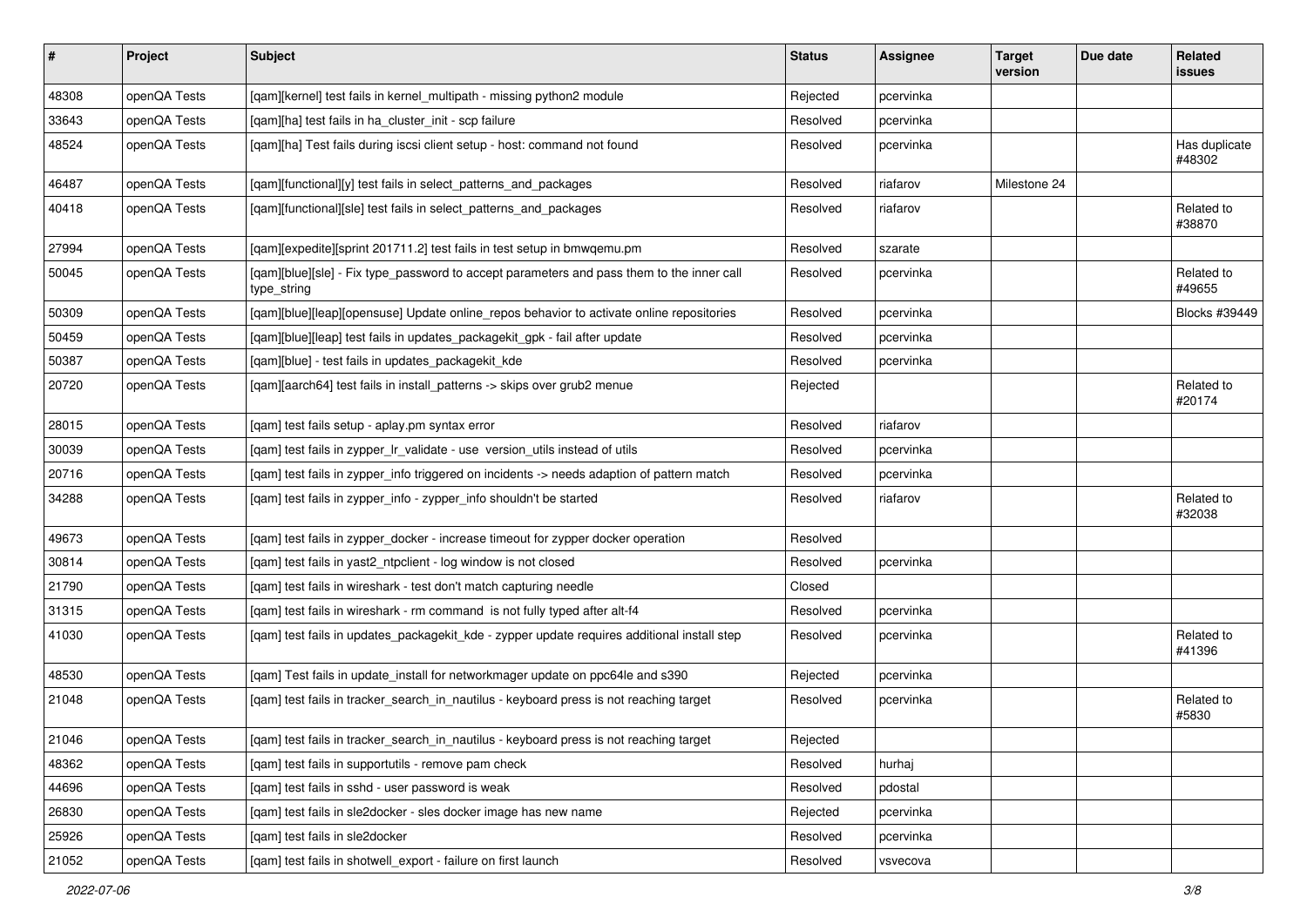| $\sharp$ | Project      | <b>Subject</b>                                                                        | <b>Status</b> | Assignee    | <b>Target</b><br>version | Due date | Related<br>issues                                                      |
|----------|--------------|---------------------------------------------------------------------------------------|---------------|-------------|--------------------------|----------|------------------------------------------------------------------------|
| 49628    | openQA Tests | [qam] test fails in setup_online_repos - missing configure online repositories        | Rejected      | pcervinka   |                          |          | Related to<br>#39449                                                   |
| 27205    | openQA Tests | [gam] test fails in setup - failing needles in iscsi support server                   | Resolved      | pcervinka   |                          |          |                                                                        |
| 27244    | openQA Tests | [gam] test fails in select patterns and packages - ha pattern is unselected           | Resolved      | pcervinka   |                          |          |                                                                        |
| 31699    | openQA Tests | [gam] test fails in scc registration - failing since scc addons update                | Resolved      | osukup      |                          |          |                                                                        |
| 31657    | openQA Tests | [gam] test fails in runc - conflict between docker-runc and runc                      | Resolved      | pgeorgiadis |                          |          |                                                                        |
| 27910    | openQA Tests | [gam] test fails in patch and reboot - many download failures                         | Rejected      |             |                          |          |                                                                        |
| 39536    | openQA Tests | [gam] test fails in patch and reboot - add missing variables for gam test issues      | Resolved      | pcervinka   | Done                     |          |                                                                        |
| 31867    | openQA Tests | [gam] test fails in partitioning raid - failures after update to needles              | Resolved      |             |                          |          | Related to<br>#28955                                                   |
| 30033    | openQA Tests | [qam] test fails in libreoffice_mainmenu_components - ttyS0 permission denied         | Resolved      | okurz       |                          |          | Related to<br>#29940                                                   |
| 31309    | openQA Tests | [gam] test fails in libreoffice mainmenu components - needles should be updated       | Resolved      | pcervinka   |                          |          |                                                                        |
| 40259    | openQA Tests | [gam] test fails in libreoffice mainmenu components - needle fail at base-install     | Resolved      | yuanren10   |                          |          |                                                                        |
| 38261    | openQA Tests | [qam] test fails in keymap_or_locale - tested text not written in console             | Rejected      | pcervinka   | Done                     |          |                                                                        |
| 37438    | openQA Tests | [gam] test fails in kernel Itp fs - issue in ga testsuite                             | Rejected      | pcervinka   |                          |          |                                                                        |
| 31180    | openQA Tests | [gam] test fails in kernel kexec - migration to systemctl broke the test              | Resolved      | pcervinka   |                          |          |                                                                        |
| 30514    | openQA Tests | [gam] test fails in java - increase timeout for installation                          | Closed        | pcervinka   |                          |          |                                                                        |
| 20778    | openQA Tests | [qam] test fails in install_update - missing variable INCIDENT_PATCH                  | Resolved      |             |                          |          |                                                                        |
| 34693    | openQA Tests | [qam] test fails in install_update - missing INCIDENT_PATCH                           | Rejected      | osukup      |                          |          |                                                                        |
| 20782    | openQA Tests | [gam] test fails in install patterns - mariadb test tries to install devel packages   | Resolved      | pcervinka   |                          |          |                                                                        |
| 67108    | openQA Tests | [gam] test fails in install - incorrect job configuration XFSTESTS REPO               | Resolved      | dzedro      |                          |          |                                                                        |
| 28528    | openQA Tests | [gam] test fails in groupwise - package is missing in ibs                             | Resolved      | pcervinka   |                          |          |                                                                        |
| 28291    | openQA Tests | [gam] test fails in firefox passwd - incorrectly typed password                       | Resolved      | emiura      |                          |          |                                                                        |
| 27618    | openQA Tests | [gam] test fails in firefox_java - remote side changed appearance                     | Resolved      | pcervinka   |                          |          |                                                                        |
| 28288    | openQA Tests | [gam] test fails in firefox headers - missed keys on input                            | Resolved      | coolo       |                          |          |                                                                        |
| 28297    | openQA Tests | [gam] test fails in firefox developertool - missed click                              | Resolved      | bfilho      |                          |          | Related to<br>#33781                                                   |
| 27901    | openQA Tests | [qam] test fails in evolution_smoke - imap aol not responding                         | Resolved      | pcervinka   |                          |          |                                                                        |
| 21774    | openQA Tests | [gam] test fails in evolution mail imap - test hangs on querying authentication types | Rejected      | pcervinka   |                          |          | Related to<br>#21814,<br>Related to<br>#29357,<br>Related to<br>#29360 |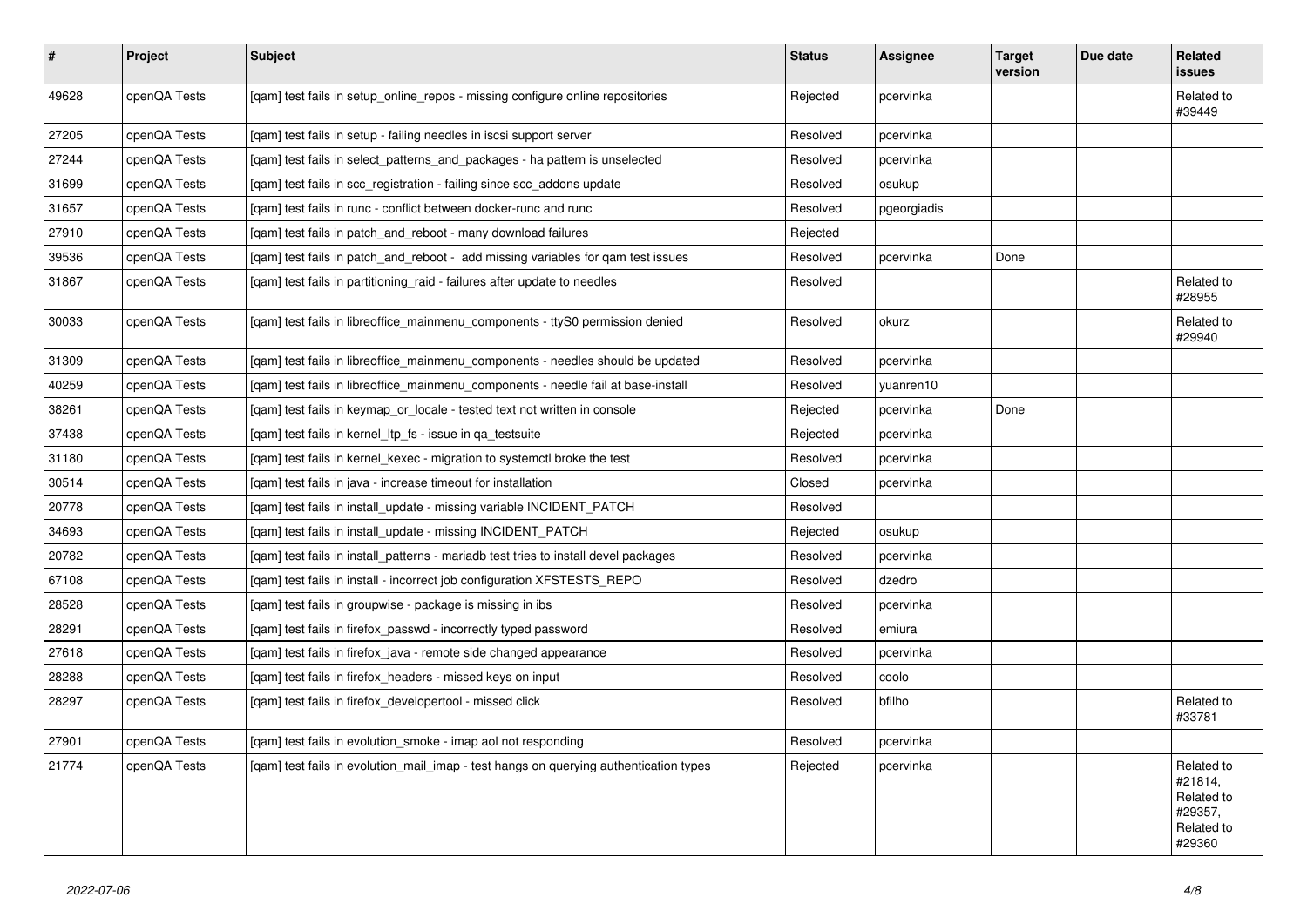| $\sharp$ | Project      | <b>Subject</b>                                                                                        | <b>Status</b> | Assignee   | <b>Target</b><br>version | Due date   | Related<br>issues                             |
|----------|--------------|-------------------------------------------------------------------------------------------------------|---------------|------------|--------------------------|------------|-----------------------------------------------|
| 37093    | openQA Tests | [gam] test fails in evolution mail imap - remove workaround for bsc#1049387                           | Resolved      | pcervinka  |                          |            |                                               |
| 33451    | openQA Tests | [qam] test fails in dstat - package not available on SP1                                              | Rejected      | pcervinka  |                          |            |                                               |
| 33469    | openQA Tests | [qam] test fails in dstat - clean/update needles for dstat-fileoutput                                 | Resolved      | pcervinka  |                          |            | Related to<br>#32719                          |
| 46895    | openQA Tests | [qam] test fails in dracut - output not matched on 15SP1                                              | Resolved      | pstivanin  |                          | 2019-01-31 | Related to<br>#47417                          |
| 31810    | openQA Tests | [qam] test fails in docker - disable docker tests on sle12-sp1                                        | Resolved      | pcervinka  |                          |            |                                               |
| 21038    | openQA Tests | [qam] test fails in bootloader_s390 - missing install image on ftp server                             | Workable      |            |                          |            | Related to<br>#20904,<br>Blocks #25286        |
| 30127    | openQA Tests | [qam] test fails in application_starts_on_login - dynamic space in needle                             | Resolved      | pcervinka  |                          |            |                                               |
| 46109    | openQA Tests | [qam] test fails in addon_products_via_SCC_yast2                                                      | Resolved      | dheidler   |                          |            | Related to<br>#44252                          |
| 20980    | openQA Tests | [qam] test fails in addon_products_sle                                                                | Resolved      | riafarov   |                          |            |                                               |
| 19492    | openQA Tests | [gam] test fails in addon products sle                                                                | Resolved      |            |                          |            |                                               |
| 27506    | openQA Tests | [gam] test fails in 1 shim suite - missing repository on dist                                         | Resolved      | thehejik   |                          |            |                                               |
| 20758    | openQA Tests | [qam] SLE12-SP3 test fails in welcome                                                                 | Resolved      |            |                          |            |                                               |
| 20804    | openQA Tests | [qam] SLE12-SP3 test fails in system_role - incorrect content of variable MAINT_TEST_REPO             | Resolved      | osukup     |                          |            |                                               |
| 20756    | openQA Tests | [qam] SLE12-SP3 test fails in scc_registration                                                        | Resolved      |            |                          |            |                                               |
| 20760    | openQA Tests | [qam] SLE12-SP3 test fails in add_update_test_repo                                                    | Resolved      | dasantiago |                          |            |                                               |
| 20790    | openQA Tests | [qam] SLE12-SP3 test fails in 1_unknown_ - slenkins-tests-openvpn-control                             | Rejected      | pcervinka  |                          |            | Related to<br>#20002                          |
| 41396    | openQA Tests | [qam] Revise updates_packagekit_kde                                                                   | Rejected      | pcervinka  |                          |            | Related to<br>#41030,<br>Related to<br>#36138 |
| 49253    | qe-yast      | [qam] Regression test for yast add-on command line option                                             | Rejected      | jgwang     |                          |            |                                               |
| 49283    | qe-yast      | [qam] Regression test yast keyboard                                                                   | Resolved      | simonlm    |                          |            |                                               |
| 30219    | openQA Tests | [qam] openqaworker3:8 - DIE can't open qmp                                                            | Resolved      |            |                          |            |                                               |
| 20696    | openQA Tests | [qam] Make evolution_prepare_servers compatibile with openSUSE                                        | Resolved      | pcervinka  |                          |            | Related to<br>#19320                          |
| 38180    | openQA Tests | [gam] [sle15] test fails in userspace systemd - update test suite for sle15                           | Rejected      | jtzhao     |                          |            |                                               |
| 38183    | openQA Tests | [qam] [sle15] test fails in userspace_net_snmp - Error opening specified endpoint<br>"udp:localhost:" | Rejected      |            |                          |            |                                               |
| 38138    | openQA Tests | [qam] [sle15] test fails in userspace_coreutils - qa_test_coreutils not properly updated for sle15    | Resolved      |            |                          |            |                                               |
| 38135    | openQA Tests | [qam] [sle15] test fails in userspace_bind - qa_test_bind is not updated for SLE15                    | Resolved      | pcervinka  | Done                     |            |                                               |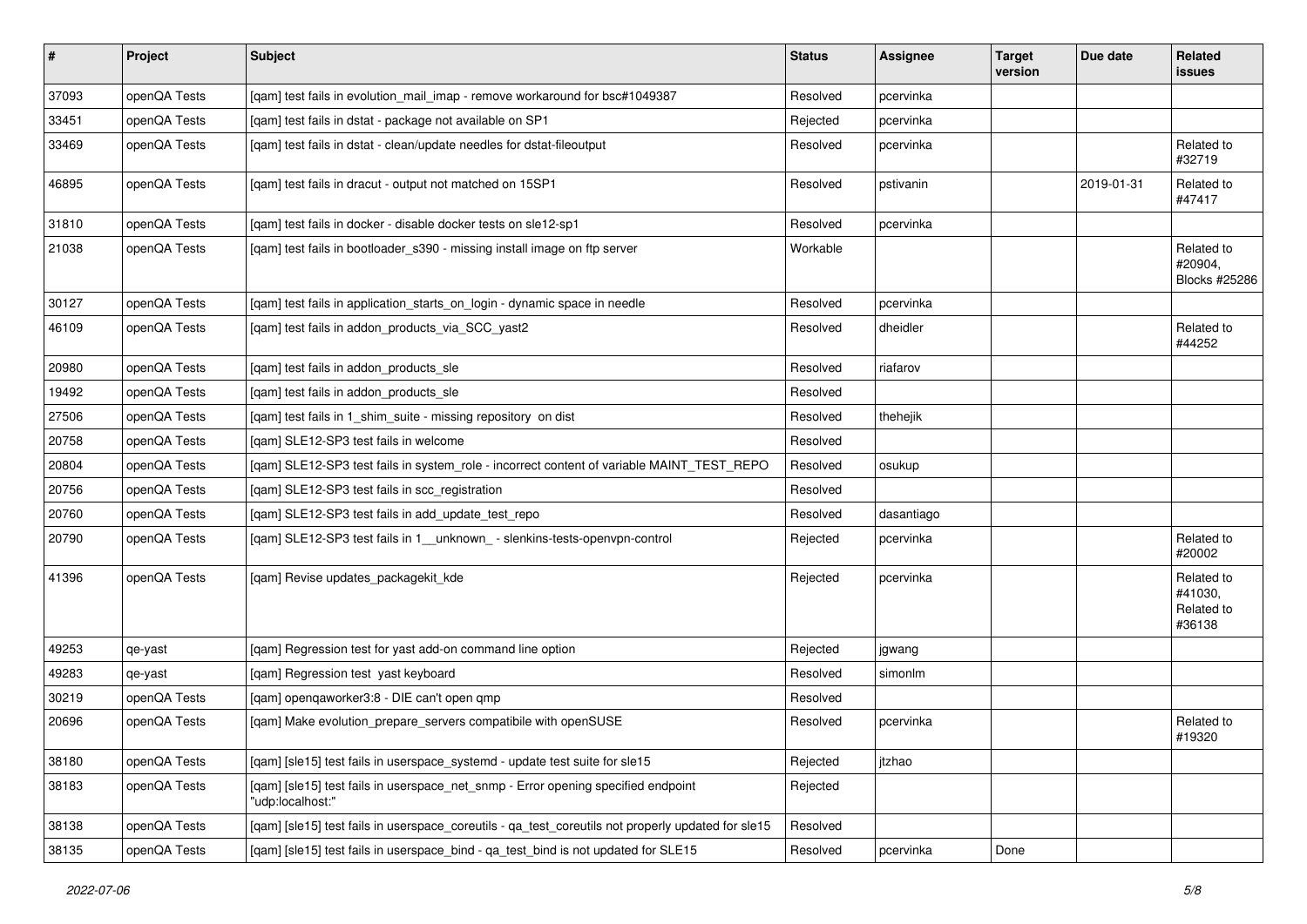| $\vert$ # | <b>Project</b> | <b>Subject</b>                                                                                                  | <b>Status</b> | <b>Assignee</b> | <b>Target</b><br>version | Due date | Related<br><b>issues</b>                                                  |
|-----------|----------------|-----------------------------------------------------------------------------------------------------------------|---------------|-----------------|--------------------------|----------|---------------------------------------------------------------------------|
| 38129     | openQA Tests   | [gam] [sle15] test fails in userspace apparmor - suite ga test apparmor not updated for sle15                   | Resolved      |                 |                          |          | Related to<br>#43982                                                      |
| 38003     | openQA Tests   | [gam] [sle15] test fails in scc registration - no candidate needle with tag(s)<br>'scc-module-%REQUIRED_ADDONS% | Rejected      |                 |                          |          |                                                                           |
| 38015     | openQA Project | [qam] [sle15] Missing SLE5 iso                                                                                  | Rejected      | pcervinka       | Done                     |          |                                                                           |
| 38192     | openQA Tests   | [qam] [sle] test fails in firefox_flashplayer - tracking protection information is present                      | Rejected      | bfilho          |                          |          |                                                                           |
| 38069     | openQA Tests   | [gam] [sle] [functional] test fails in pidgin IRC - failure after check screen change                           | Resolved      | okurz           |                          |          |                                                                           |
| 38066     | openQA Tests   | [gam] [sle] [functional] test fails in application starts on login - failure after check screen<br>change       | Resolved      | okurz           |                          |          |                                                                           |
| 37928     | openQA Tests   | [QAM] [SLE 15] Migrate Itp tests in Updates to new runner                                                       | Resolved      | osukup          |                          |          |                                                                           |
| 37925     | openQA Tests   | [QAM] [SLE 15] Make SLE-HPC product installation compatible with QAM update flow                                | Resolved      | pcervinka       | Done                     |          |                                                                           |
| 32434     | openQA Tests   | [gam] - test fails in sle2docker - docker test suites don't clean images properly                               | Resolved      | pgeorgiadis     |                          |          |                                                                           |
| 20904     | openQA Tests   | [gam] - test fails in bootloader s390 - ftp is missing install medium                                           | Resolved      | mgriessmeier    |                          |          | Related to<br>#21038                                                      |
| 30388     | openQA Project | [gam] opengaworker10:4 - worker fail all tests - gemu instances are left behind                                 | Resolved      | dasantiago      | Done                     |          | Related to<br>#30595,<br>Related to<br>#30700, Has<br>duplicate<br>#31126 |
| 32716     | openQA Tests   | [ga]test fails in shutdown                                                                                      | Resolved      | pcervinka       |                          |          |                                                                           |
| 76933     | openQA Tests   | [opensuse] Add clojure test to Tumbleweed                                                                       | New           | pcervinka       | QE Kernel<br>Current     |          |                                                                           |
| 40181     | openQA Tests   | [network] test fails in before_test - wicked basic test fails on 15SP1                                          | Resolved      | pcervinka       | Done                     |          |                                                                           |
| 59226     | openQA Tests   | [kernel]ltp][spvm][sporadic] test fails in boot ltp - cat /tmp/ver linux before.txt timeout                     | Resolved      | pcervinka       | QE Kernel<br>Done        |          | Related to<br>#59190                                                      |
| 54275     | openQA Tests   | [kernel]kotd][ltp][s390x] test fails in install_ltp - failure after install_kotd, console issue                 | Closed        | pcervinka       | QE Kernel<br>Done        |          | Related to<br>#54260                                                      |
| 59223     | openQA Tests   | [kernel][spvm][sporadic] test fails in boot ltp - timeout/slow boot                                             | Rejected      | pcervinka       | QE Kernel<br>Done        |          |                                                                           |
| 59954     | openQA Tests   | [kernel][spvm] test fails in qa_test_klp - git should be git-core                                               | Resolved      | pcervinka       | QE Kernel<br>Done        |          |                                                                           |
| 60182     | openQA Tests   | [kernel][spvm] test fails in lvm no separate home - update needles                                              | Resolved      | pcervinka       | QE Kernel<br>Done        |          |                                                                           |
| 58295     | openQA Tests   | [kernel][sporadic] test fails in kdump_and_crash - password is entered too early                                | Rejected      | pcervinka       | QE Kernel<br>Done        |          |                                                                           |
| 73099     | openQA Tests   | [kernel][powervm] Test fails in install klp product - console is not switched                                   | Resolved      | pcervinka       | QE Kernel<br>Done        |          |                                                                           |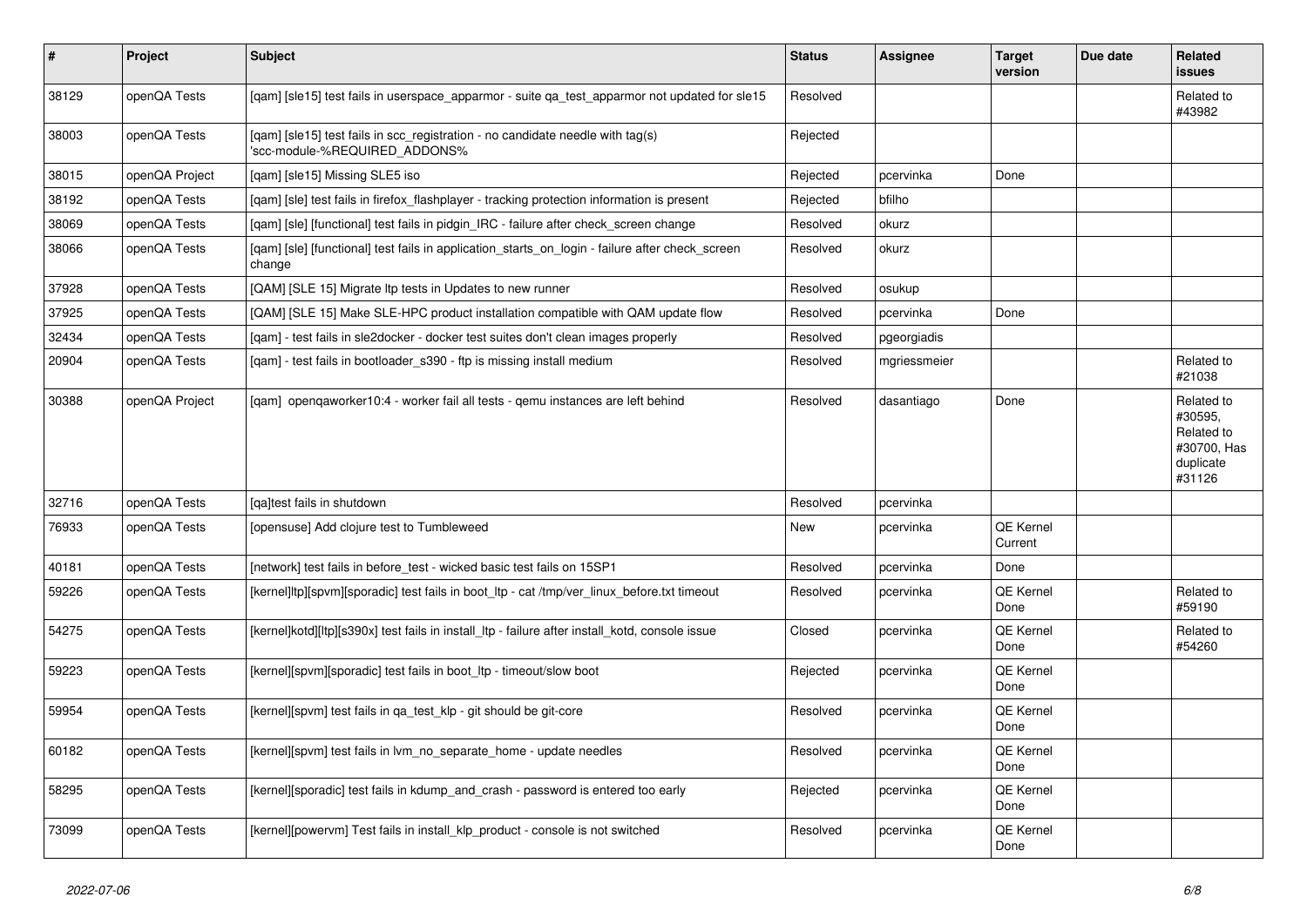| $\vert$ # | Project      | <b>Subject</b>                                                                                                 | <b>Status</b> | Assignee  | <b>Target</b><br>version | Due date | Related<br>issues                                                                                  |
|-----------|--------------|----------------------------------------------------------------------------------------------------------------|---------------|-----------|--------------------------|----------|----------------------------------------------------------------------------------------------------|
| 64030     | openQA Tests | [kernel][ltp]spvm] test fails in boot_ltp - Not finished boot                                                  | Resolved      | pcervinka | QE Kernel<br>Done        |          |                                                                                                    |
| 63610     | openQA Tests | [kernel][ltp][spvm] - test fails in pkey01 on spvm                                                             | Resolved      | pcervinka | QE Kernel<br>Done        |          | Related to<br>#63943                                                                               |
| 63943     | openQA Tests | [kernel][ltp] test fails in pkey01 - Setup hugepages before test execution                                     | Resolved      | pcervinka | QE Kernel<br>Done        |          | Related to<br>#63610                                                                               |
| 66203     | openQA Tests | [kernel][ltp] test fails in ioctl_loop05 - LOOP_SET_DIRECT_IO succeeded unexpectedly                           | Resolved      |           | QE Kernel<br>Done        |          |                                                                                                    |
| 53294     | openQA Tests | [kernel][ltp] test fails in boot_ltp - incorrect kernel name provided                                          | Closed        | pcervinka | QE Kernel<br>Done        |          | Related to<br>#51743                                                                               |
| 54416     | openQA Tests | [kernel][ltp] Setup GitLab CI for LTP daily builds                                                             | Closed        | pcervinka | QE Kernel<br>Done        |          |                                                                                                    |
| 53165     | openQA Tests | [kernel][installation][lvm] test fails in lvm_no_separate_home - update lvm installation part for<br>sle12-sp5 | Closed        | pcervinka | QE Kernel<br>Done        |          |                                                                                                    |
| 57329     | openQA Tests | [kernel][functional] PowerVM console is not active all the time                                                | Resolved      | pcervinka | QE Kernel<br>Done        |          | Related to<br>#54617,<br>Related to<br>#58220,<br>Related to<br>#14626, Has<br>duplicate<br>#62819 |
| 60083     | openQA Tests | [kernel][functional] - test fails in boot_to_desktop - password is not entered                                 | Resolved      | pcervinka | <b>QE Kernel</b><br>Done |          |                                                                                                    |
| 67315     | openQA Tests | [kernel][blktests] test fails in boot_to_desktop - YAML schedule not ready for s390x                           | Rejected      |           | QE Kernel<br>Done        |          |                                                                                                    |
| 73207     | openQA Tests | [kernel] Test fails in tuned - incorrect profile                                                               | Rejected      | pcervinka | <b>QE Kernel</b><br>Done |          |                                                                                                    |
| 56615     | openQA Tests | [kernel] test fails in tuned - error message for perf_bias failure is different on SLE15-SP1                   | Resolved      | pcervinka | QE Kernel<br>Done        |          |                                                                                                    |
| 60326     | openQA Tests | [kernel] test fails in multipath - update schedule                                                             | Resolved      | pcervinka | QE Kernel<br>Done        |          |                                                                                                    |
| 60449     | openQA Tests | [kernel] test fails in kdump_and_crash - test is disabling kdump                                               | Rejected      | pcervinka | QE Kernel<br>Done        |          |                                                                                                    |
| 60818     | openQA Tests | [kernel] test fails in kdump_and_crash - password prompt is not catched                                        | Resolved      | pcervinka | QE Kernel<br>Done        |          |                                                                                                    |
| 65067     | openQA Tests | [kernel] test fails in clone301                                                                                | Resolved      | metan     | QE Kernel<br>Done        |          |                                                                                                    |
| 60746     | openQA Tests | [kernel] test fails in boot to desktop - increase timeout after password                                       | Resolved      | pcervinka | QE Kernel<br>Done        |          |                                                                                                    |